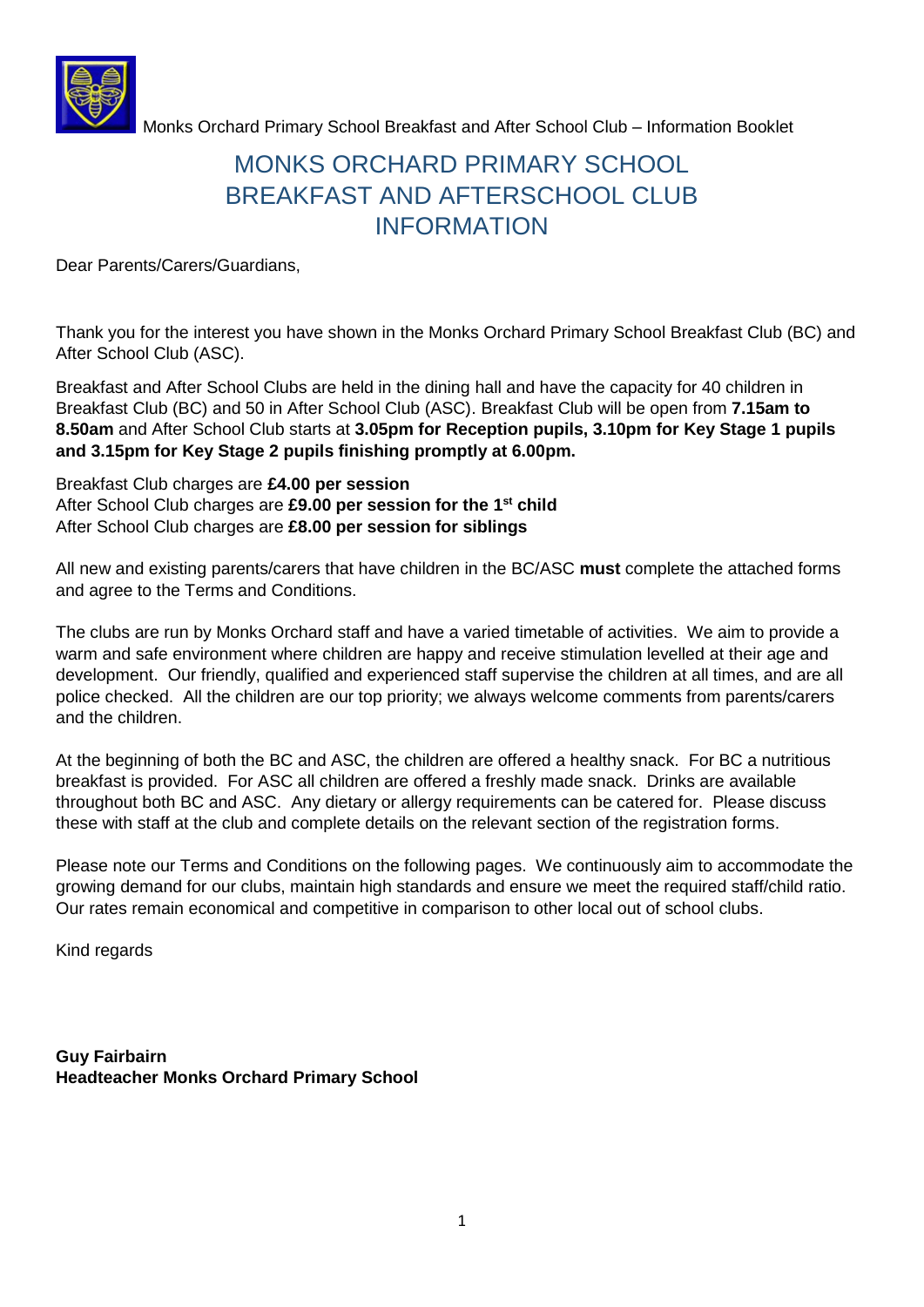

### **TERMS AND CONDITIONS**

*The Terms and Conditions must be signed and returned to the office to secure the booking for your child.* 1. Payment of Club Fees

#### **I agree to ensure that weekly payments are made online via ParentPay on the Monday one week before sessions take place.**

It must be noted that the child's place at the BC/ASC remains during illness/term time holidays and therefore must still be paid for. The parent is therefore obliged to make full payment. In the event of payment not being made, the BC/ASC reserves the right to terminate this agreement. In the case of long term sickness, unfortunately the school is unable to hold a child's place for them, however, the parent can give notice and re-register when the child is well and returns to school.

Bank holidays, inset days, polling days or any unforeseen reason for school closure (e.g. adverse weather conditions) are not charged for.

#### 2. Cancellation/Termination

Once an offer has been made by the BC/ASC but before acceptance by the parent, either party may cancel the offer by serving **7 day's** written notice.

#### 3. Acceptance

The above Terms and Conditions are considered to be fair and reasonable. In the event of any Terms or Conditions found by a Court of Law to be unreasonable then the clause shall be removed but the agreement shall remain in full force and effect. The parent has read and understood the Terms and Conditions contained and undertakes to be bound by the same.

#### 4. Collecting your child/children from ASC

If the named person cannot collect your child from ASC the please inform Monks Orchard Primary School Office by calling as soon as possible. It is important staff are aware of changes in advance. Details of people collecting children must be registered on the registration form.

It is also very important that you contact us if you are running late to collect your child. **Please note charges for late collection apply after 6pm and will be taken from your child's After School Club ParentPay account.**

| Late rees apply as reliews. |            |  |
|-----------------------------|------------|--|
| <b>Time period</b>          | Charge per |  |
| (minutes)                   | child £    |  |
| $0 - 5$                     | 5.00       |  |
| $6 - 10$                    | 10.00      |  |
| $11 - 15$                   | 20.00      |  |
| 16-20                       | 40.00      |  |
| $21 - 25$                   | 80.00      |  |
| Every 5 minutes the charge  |            |  |
| continues to double         |            |  |

#### **\*Late fees apply as follows:**

#### **Please see appendix A**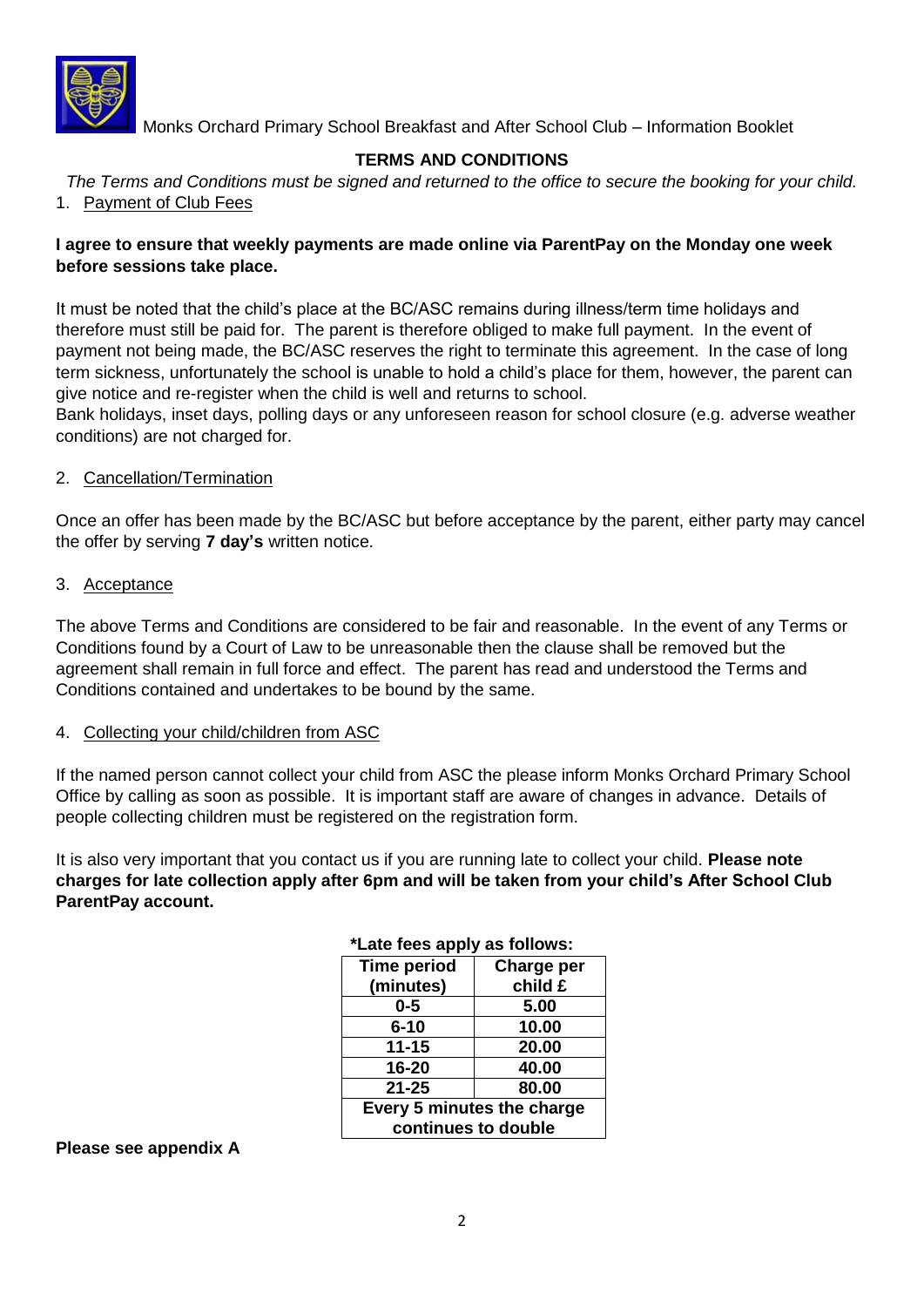

In all cases your child will not be able to leave with an unknown adult. Authorisation will be sought, so please notify in advance.

Please note:

- Children must be dropped off at the dining hall and signed in NOT left at the front gate or the school office.
- Children over 9 years old with written authorisation from their parents/carers are permitted to leave on their own.
- Children 9 years old and younger must be collected and signed out by an adult from the dining hall.
- 5. Contact details

For BC/ASC bookings please use the school number: **020 8654 2570**

or email: [basc@monksorchard.co.uk](mailto:basc@monksorchard.co.uk) or [office@monksorchard.co.uk](mailto:office@monksorchard.co.uk)

During BC/ASC hours only, please contact BC/ASC staff directly **07809 105530 or 07809 105539.**

I confirm that I have read and that I agree to abide by the Monks Orchard Primary School Breakfast Club and After School Club Terms and Conditions.

Print Name………………………………………………………………………………… Delete as applicable: PARENT / GUARDIAN / CARER

Child/Children's Names & Classes:

………………………………………………………………………………………………..

………………………………………………………………………………………………..

…………………………………………………………………………………………………

…………………………………………………………………………………………………

Signed……………………………………………………………..

Date………………………………………………………………..

Retain the signed Monks Orchard Primary School BC and ASC Booklet

\*Additional/updated information for 2018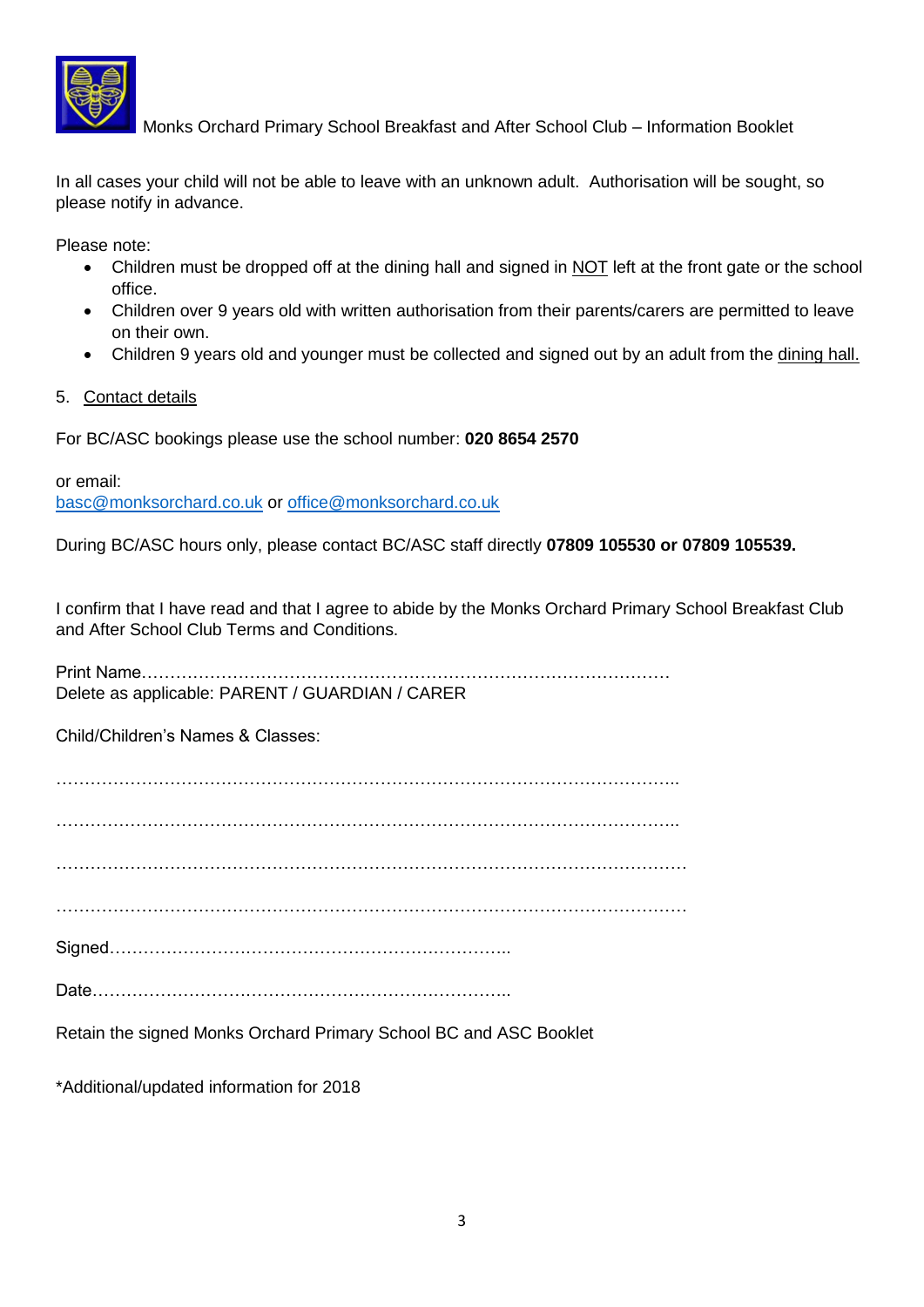# **Appendix A**

# **What will happen at After School Club if parents are late**

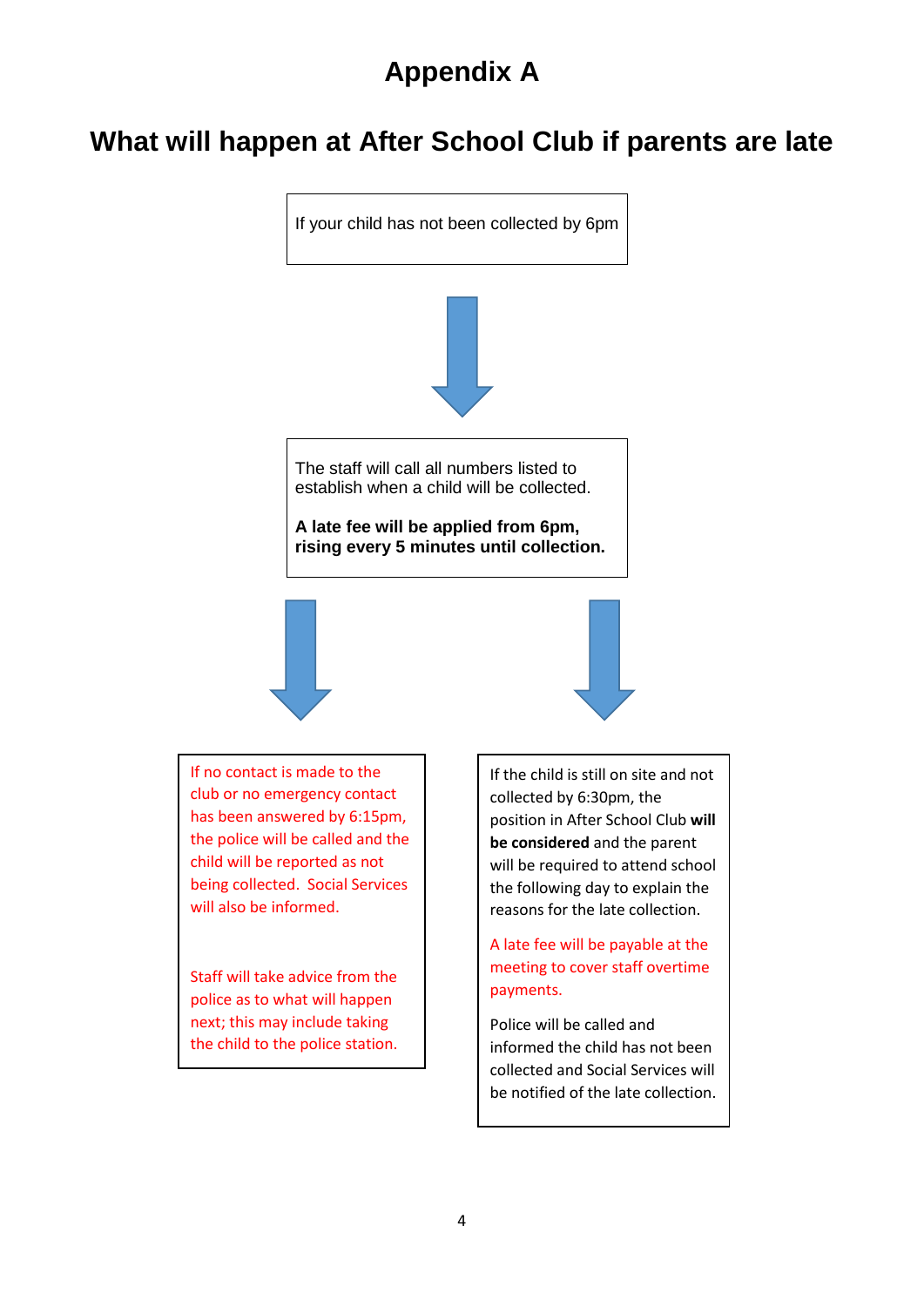

Please complete **pages 5 to 8** and return to:

In person: Monks Orchard Primary School Office, FAO the BC and ASC Administrator

Email: [basc@monksorchard.co.uk](mailto:basc@monksorchard.co.uk) or [office@monksorchard.co.uk](mailto:office@monksorchard.co.uk)

By post: FAO The BC and ASC Administrator Monks Orchard Primary School The Glade **Shirley**  Croydon CR0 7UF

I confirm that I have read and that I agree to abide by the Monks Orchard Primary School Breakfast Club and After School Club Terms and Conditions.

| Delete as applicable: PARENT / GUARDIAN / CARER |
|-------------------------------------------------|

CHILD/CHILDRENS INFORMATION:

| <b>Names</b> | Class |
|--------------|-------|
|              |       |
|              |       |
|              |       |
|              |       |
|              |       |
|              |       |
|              |       |

| For Office Use Only:                                       |                               |
|------------------------------------------------------------|-------------------------------|
| Check all sections of the form have been completed: Yes/No | Dietary/Medical Sheet: Yes/No |
| Set up on ParentPay: Yes/No                                | Form copied to BASC: Yes/No   |
| Entered on Register: Yes/No                                | Parent advised: Yes/No        |
| Payment in advance received: Yes/No                        | Circle BC/ASC/ Both           |
|                                                            |                               |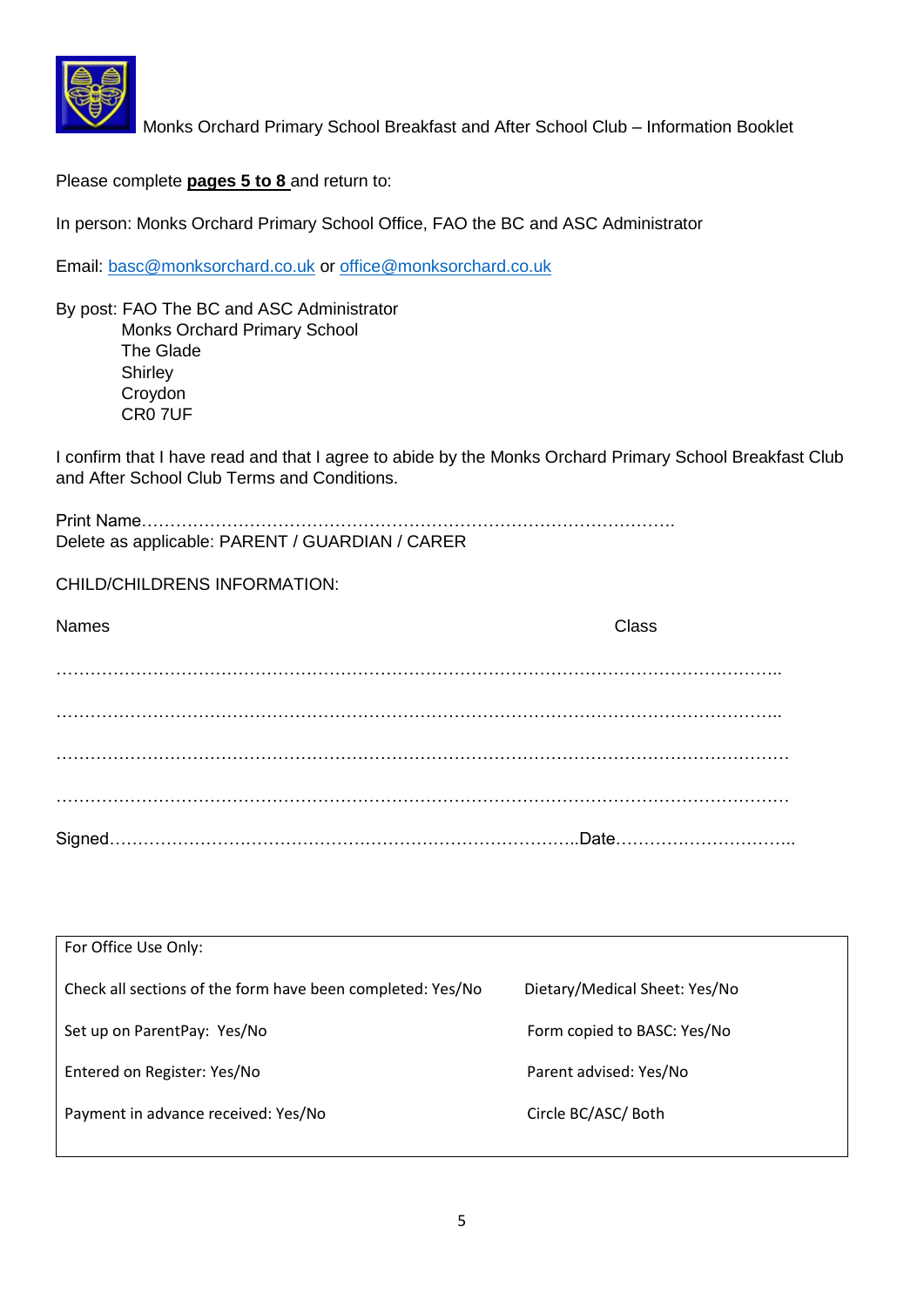

 $\Gamma$ 

Monks Orchard Primary School Breakfast and After School Club – Information Booklet

## **MONKS ORCHARD PRIMARY SCHOOL BREAKFAST AND AFTER SCHOOL CLUB**

| Name of Main Parent or Carer with parental responsibility: |
|------------------------------------------------------------|
|                                                            |
|                                                            |
|                                                            |
|                                                            |
|                                                            |
|                                                            |
|                                                            |
| Alternative contact in case of emergency                   |
|                                                            |
|                                                            |
|                                                            |
|                                                            |
|                                                            |
|                                                            |
|                                                            |
|                                                            |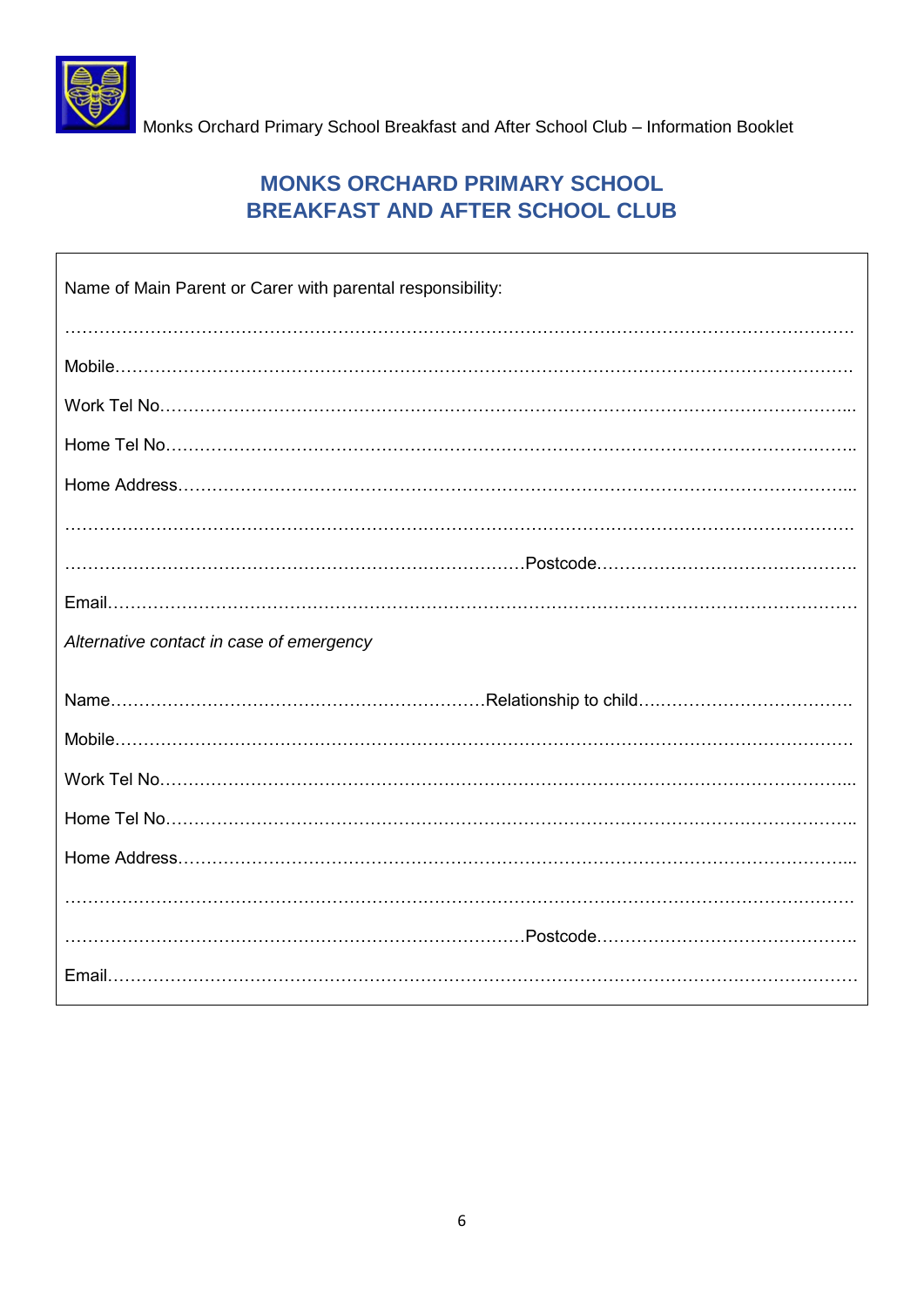

| Attendance:                                                  |                   |           |          |        |
|--------------------------------------------------------------|-------------------|-----------|----------|--------|
| Please circle sessions required:                             |                   |           |          |        |
| <b>Breakfast Club:</b>                                       | Monday<br>Tuesday | Wednesday | Thursday | Friday |
| After School Club: Monday                                    | Tuesday           | Wednesday | Thursday | Friday |
|                                                              |                   |           |          |        |
| Please circle which statement is applicable to this booking: |                   |           |          |        |
| These sessions will remain in force until further notice OR  |                   |           |          |        |
| These sessions will be revised weekly in advance             |                   |           |          |        |

## **Collection:**

Please state who will be collecting your child

| <b>Name</b> |  |
|-------------|--|
| <b>Name</b> |  |

| <b>Medical/Dietary Details:</b>                                                                                                                                                  |
|----------------------------------------------------------------------------------------------------------------------------------------------------------------------------------|
| Does your child have any medical conditions and/or additional needs? Yes / No<br>(this information is essential in order for us to provide the relevant support for your child). |
|                                                                                                                                                                                  |
| Is your child taking any medication? Yes / No<br>(If yes please complete a medication form available from the school office)                                                     |
| Does your child have a known allergy or special dietary requirements? Yes / No                                                                                                   |
|                                                                                                                                                                                  |
|                                                                                                                                                                                  |
|                                                                                                                                                                                  |
|                                                                                                                                                                                  |
|                                                                                                                                                                                  |